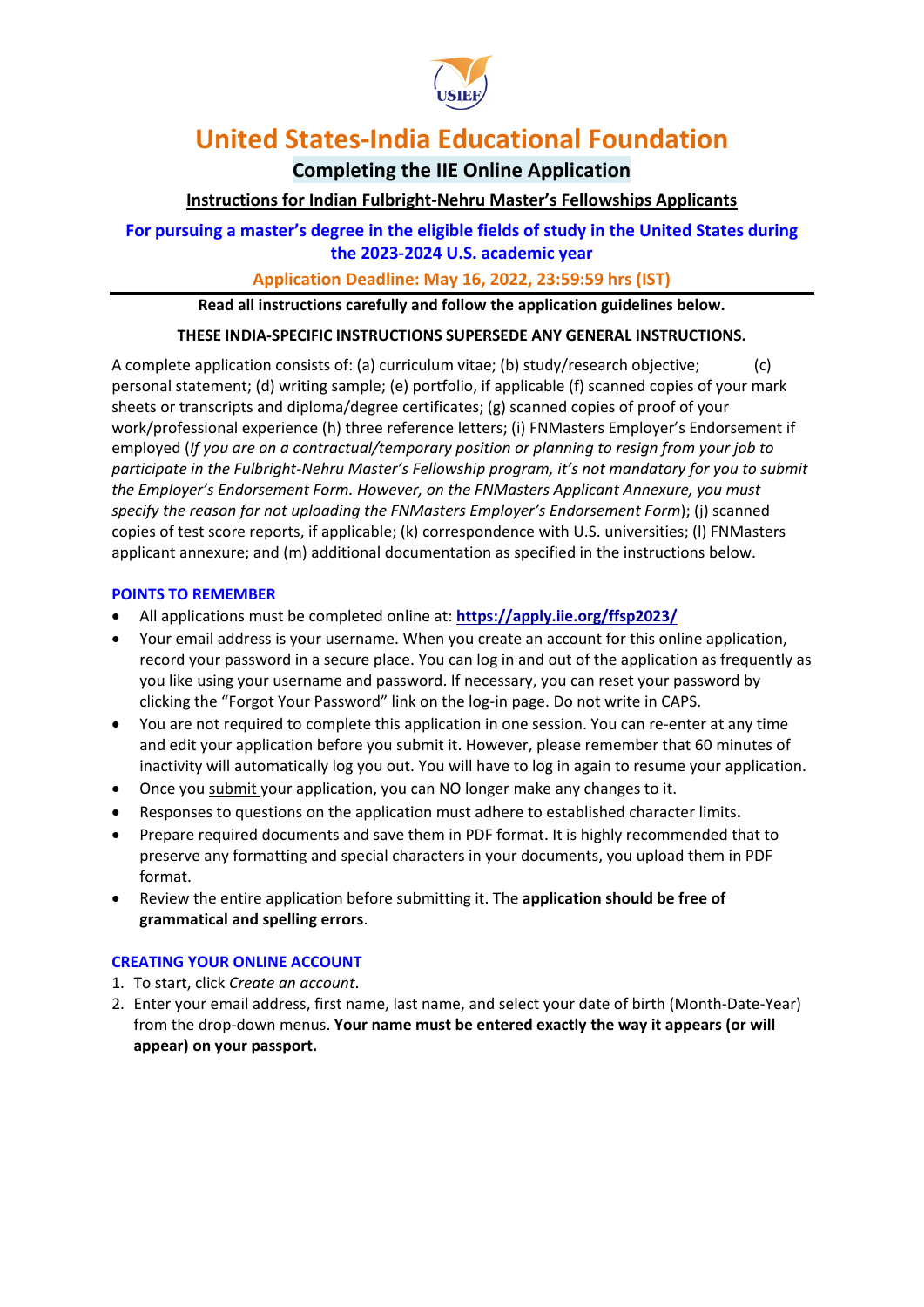

| To register for an account, please enter the information requested below. |  |  |  |  |
|---------------------------------------------------------------------------|--|--|--|--|
|                                                                           |  |  |  |  |
|                                                                           |  |  |  |  |
|                                                                           |  |  |  |  |
| ▼                                                                         |  |  |  |  |
|                                                                           |  |  |  |  |
|                                                                           |  |  |  |  |
|                                                                           |  |  |  |  |

**Note**: Use an email address that you will be able to access for at least two years after submitting your application. This is the email address you will use to log in to your application account. We recommend you do NOT use a work email address if you will not have access to it during your grant in the U.S.

- 3. Click Continue. You will receive an email from [Fulbright@iie.org](mailto:Fulbright@iie.org) confirming that you have started the application. The email will include a temporary PIN. Follow the instructions in the email to activate your account using the temporary PIN.
- 4. You will be prompted to enter your pin and then create a password to complete login.

| Login                                                                                                                                                |                                                                                                                                                  |  |  |  |
|------------------------------------------------------------------------------------------------------------------------------------------------------|--------------------------------------------------------------------------------------------------------------------------------------------------|--|--|--|
| A temporary PIN has been sent to your email address. If you do not receive this message in the next few minutes, please check your junk mail folder. |                                                                                                                                                  |  |  |  |
| Email<br>Account<br><b>Temporary PIN</b><br>$\vee$<br>$\checkmark$<br>$\checkmark$<br>Birthdate<br>Login                                             |                                                                                                                                                  |  |  |  |
| <b>Set Password</b><br>To protect the security of your account, please specify a new password. The password must meet complexity requirements.       |                                                                                                                                                  |  |  |  |
| New Password<br>New Password (again                                                                                                                  | X At least one letter<br>X At least one capital letter<br>X At least one number<br>State Be at least 12 characters<br>X New passwords must match |  |  |  |
| <b>Set Password</b>                                                                                                                                  |                                                                                                                                                  |  |  |  |

5. Returning users: Click *Log in* and enter your email address and password. If you do not remember your password, click *Forgot your password?* and follow the resulting instructions.

Once you have created an account, please follow these steps: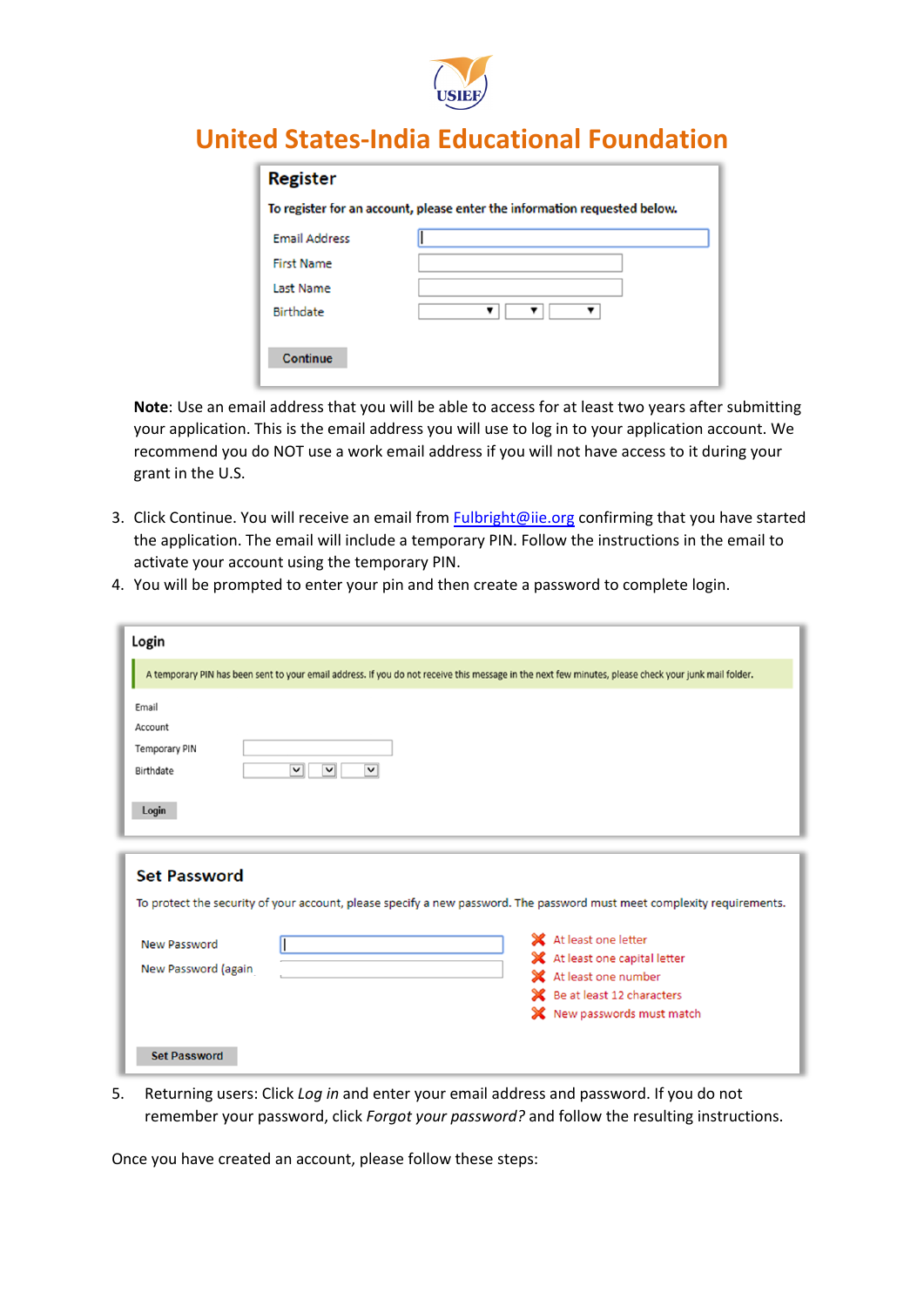

## **WELCOME**

**Please Confirm You Have Read the Fulbright Policy Guidelines.**

Click on "Yes" and *Continue.*

These questions address essential program eligibility. All questions are required.

| Home                                    | <b>Preliminary Questions</b>                                                                                                                                                                                                                                                                                                                                                        |
|-----------------------------------------|-------------------------------------------------------------------------------------------------------------------------------------------------------------------------------------------------------------------------------------------------------------------------------------------------------------------------------------------------------------------------------------|
| Welcome<br><b>Preliminary Questions</b> | Through which program country are you applying?*<br>India<br>v                                                                                                                                                                                                                                                                                                                      |
| Country Information                     |                                                                                                                                                                                                                                                                                                                                                                                     |
| <b>Application Notice</b>               | To which academic year are you applying?*<br>2023-2024                                                                                                                                                                                                                                                                                                                              |
|                                         | Important! In the U.S. academic calendar, the academic year begins in August (2023) and runs through the following May<br>(2024). If you intend to apply for a period that begins outside of academic year 2023-2024, make sure to consult with your<br>home country Fulbright office (see Country Information page at left) to ensure you are filling out the correct application. |
|                                         | Academic year 2023-2024 typically corresponds to initial grant periods between August/September 2023 and May/June 2024;<br>arant dates and arant lenaths will vary by country and program.                                                                                                                                                                                          |
|                                         | Do you hold or are you applying for:*                                                                                                                                                                                                                                                                                                                                               |
|                                         | 1. U.S. citizenship; or                                                                                                                                                                                                                                                                                                                                                             |
|                                         | 2. Dual citizenship with the U.S.; or                                                                                                                                                                                                                                                                                                                                               |
|                                         | 3. U.S. permanent residency?                                                                                                                                                                                                                                                                                                                                                        |
|                                         | v                                                                                                                                                                                                                                                                                                                                                                                   |
|                                         | Have you reviewed and do you meet all program eligibility requirements for the country through which you are applying?*<br>$\checkmark$                                                                                                                                                                                                                                             |

Select appropriate response from the drop-down list.

- 1. **Through which program country are you applying?** Select India from the dropdown menu.
- 2. **To which academic year are you applying?** Academic year 2023-2024 corresponds to initial grant periods between August/September 2023 and May 2024*.*
- 3. **Do you hold or are you applying for?** Select 'yes' or 'no' to indicate your response. U.S. citizens or permanent residents of the U.S. are not eligible to participate in the Fulbright Foreign Student Program from India.
- 4. **Have you reviewed and do you meet all program eligibility requirements for the country through which you are applying?** Select 'yes'.

#### **IIE Data Privacy Consent for Applicants in IIE-Managed Programs**

IIE values your privacy, and we encourage you to read our [Program Privacy Statement](http://www.iie.org/Learn/Privacy/IIE-Program-Privacy-Statement) that is located on the privacy page on IIE's website.

As this notice is intended for all applicants and participants of IIE-managed programs, the Program Privacy Statement outlines how IIE handles your data and includes the types of data we process, why we process it and with whom we share it.

Please note that IIE may be required to process data that is generally considered to be sensitive. IIE only processes this information when it is necessary to execute the management of your application or program. Please review the "What Types of Sensitive Personal Data Do We Process?" section of the Program Privacy Statement for more details.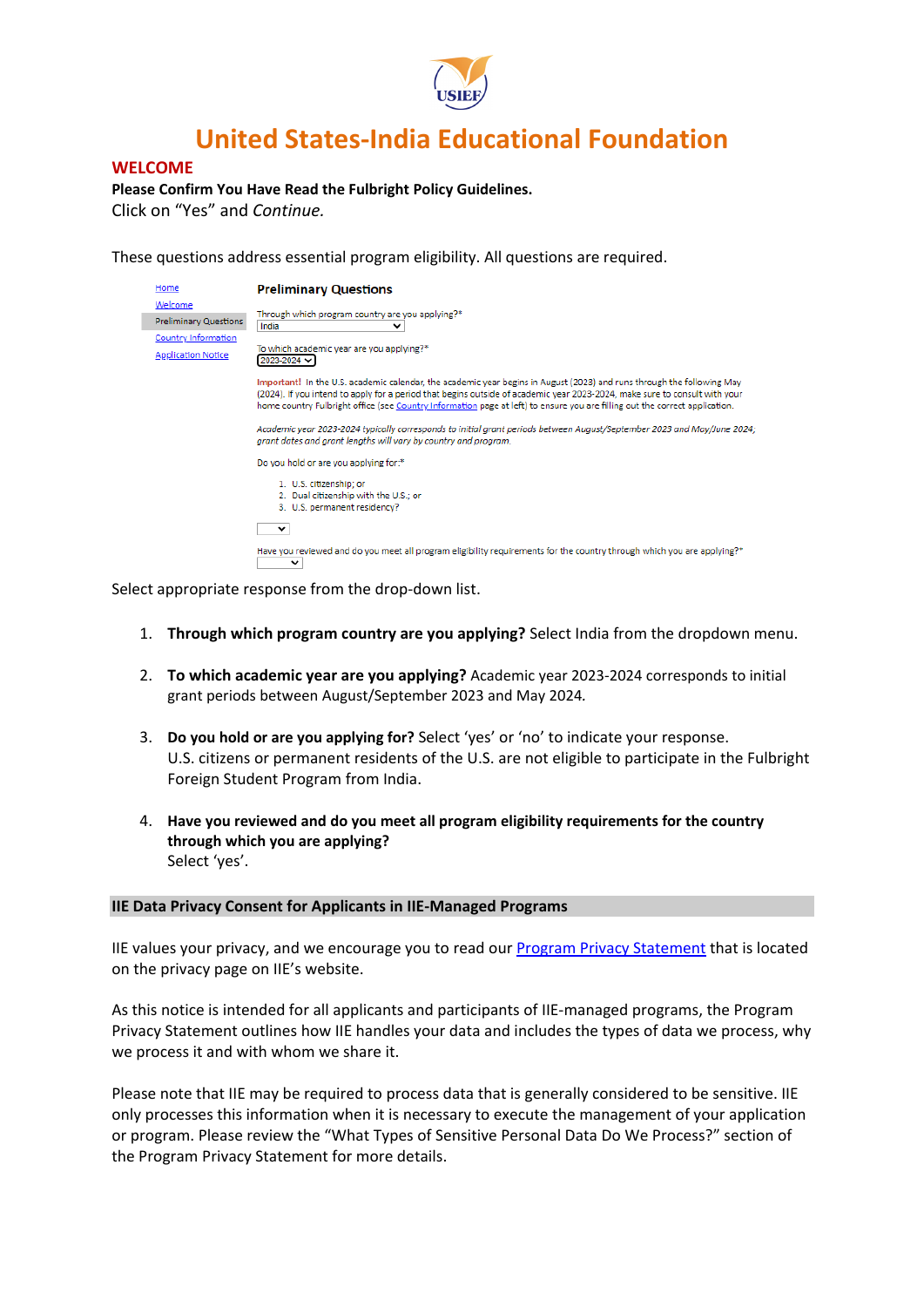

**I have read IIE's Program Privacy Statement and give consent for IIE to process my data.** Select "Yes" from the drop-down list and press "Continue."

#### **Employment Eligibility\***

Employees and their immediate families (i.e., spouses and dependent children) of the U.S. Department of State, the U․S․ Agency for International Development (USAID), and of public or private organizations under contract to the U.S. Department of State and the U․S․ Agency for International Development are ineligible to apply for a Fulbright grant until one year after termination of such employment.

Select the appropriate response from the drop-down list.

### **Reference Materials Waiver\***

If selected for a Fulbright award opportunity, [cooperating agencies](https://eca.state.gov/fulbright/about-fulbright/funding-and-administration/administrative-partners) may need to provide copies of forms and letters submitted by your recommenders to U.S. institutions on your behalf. In these cases, the responsible cooperating agency must indicate whether you waive your right of access to confidential references in accordance with the U.S. Family Educational and Privacy Rights Act (FERPA), 20 U.S. C. 1232(g). If you indicate below that you **do not** waive your right of access, this will be indicated on the form provided to each recommender.

Select the appropriate response from the drop-down list.

## **COUNTRY INFORMATION**

This page provides information on the address of USIEF, the Fulbright Commission in India, the name of the fellowship, website information, and deadline.

#### **Select/Change Award**

Select "**Fulbright-Nehru Master's Fellowships**" from the drop-down menu.

### **Supplemental Forms** You need not submit any of the supplemental forms at this stage.

## **PERSONAL INFORMATION**

**Prefix:** Select the most appropriate title from the drop-down menu.

**First/Given Name, Middle Name and Last/Family Name:** This will auto-populate based on the information you provided during registration. Please review and ensure that your name should appear exactly as it appears on your passport. This spelling will be used on all documents related to your Fulbright-Nehru Fellowship.

**Biographical Information:** Complete the items as per the online form.

**Citizenship Information:** Complete the items as per the online form.

**National Identification Number:** Please leave this blank.

Click *Continue* to save your responses and advance to the next section.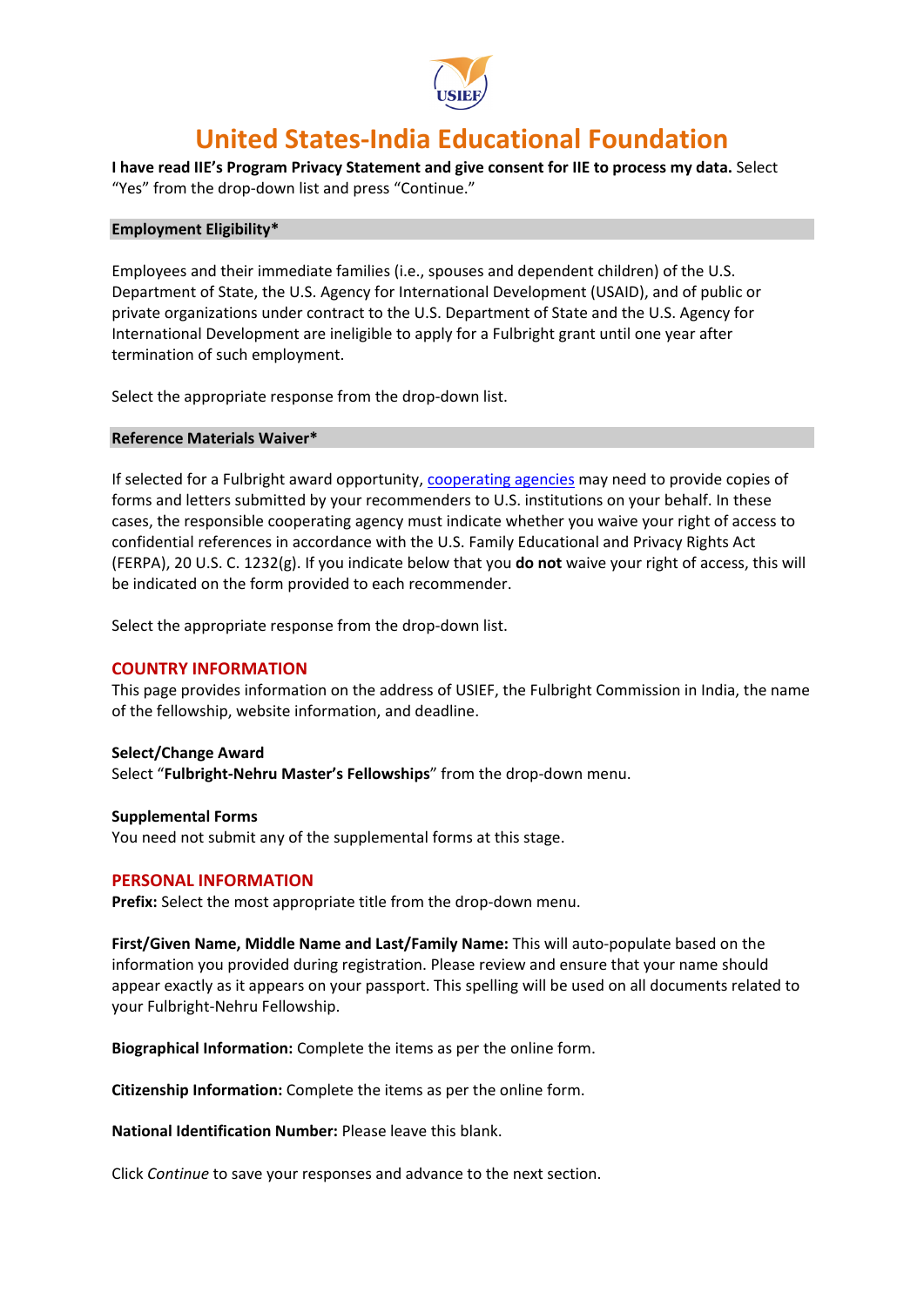

## **CONTACT INFORMATION**

Complete the items as per the online instructions.

**Email:** Please use the email you have used to create the application and use it frequently.

**Emergency Contact Information:** The individuals listed under emergency contacts (India and U.S.) may be contacted in the event of an emergency while undertaking activities related to this grant opportunity, including any possible travel required for interviews within India. This is mandatory.

Click *Continue* to save your responses and advance to the next section.

## **ACADEMIC AND PROFESSIONAL INFORMATION**

**Note:** Prepare and upload documents in PDF format as required (\*). Note page limits specified and ensure your documents do not exceed page limits.

**Curriculum Vitae/ Resume:** The curriculum vitae describes academic credentials and demonstrates a record of scholarly achievements (document should not exceed four (4) pages. Please upload your CV on this page of the online application). If you indicate books, articles, or theses that are available online, please include the URL links. If you have a professional website (e.g., design and visual arts), please include this URL as well. Do not include photographs in your CV.

**Academic Background:** List up to three completed degrees. Enter your highest degree first (e.g., Ph.D., Master's, Bachelor's). You may add additional institutions by clicking on "Add New Academic Background."

**Professional Experience:** List your current and relevant previous professional experience, if any. You may add additional information by clicking on "Add New Professional Experience."

**Awards and Recognitions:** Complete as per the online instructions. List your most significant professional accomplishments, honors, awards, up to three significant publications, teaching and research experience (if any), and membership/licensing in Professional Organizations. Please write 'not applicable' if none.

**Experience Abroad:** If you have traveled, lived, or studied in any country other than your own for more than one month, please list this experience below. This can include time overseas for education, research, business, vacation, etc. You may add additional information by clicking on "Add New Experience Abroad."

Indicate if you have entered the U.S. on J-I or J-2 visa and upload the copy of the previous DS2019.

## **Previous Fulbright Grant(s):**

If you have previously been awarded a Fulbright Grant, please list the grant(s) by clicking on "Add Grant."

## **ACADEMIC MATERIALS (Transcripts and Diplomas):**

Please select the corresponding institution from the list that appears and upload your documents when prompted. If you do not see an institution that you attended in the list, please first return to the Academic & Professional Information page, and update your academic background.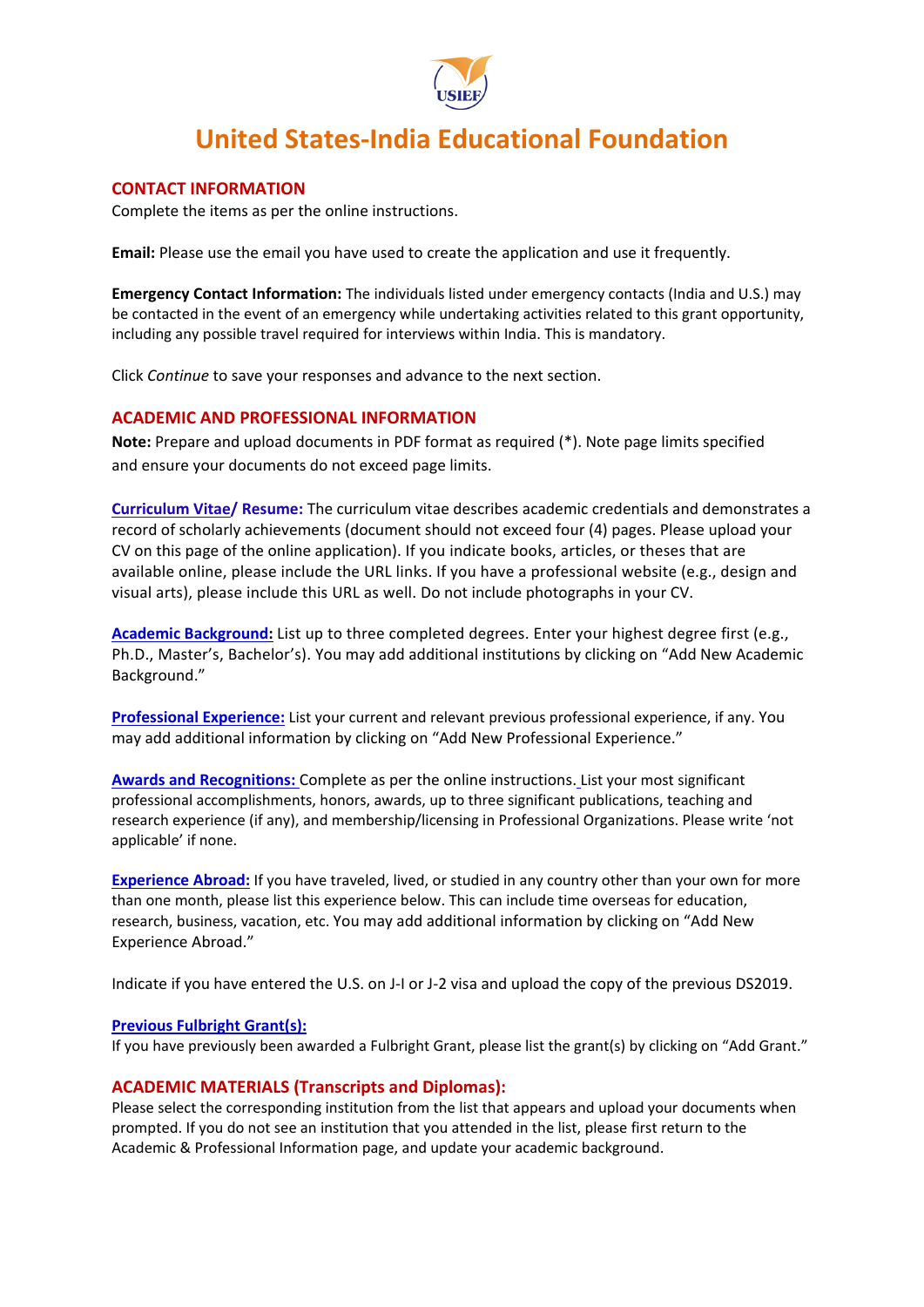

Please upload scanned copy of your degrees/diploma certificates and mark sheets. You must include mark sheets for all yearly or semester examinations and not just the final one. You can upload a consolidated mark sheet. **Do not** include high school/senior secondary school mark sheets or certificates. Certificates and mark sheets in any language other than English must be accompanied by certified English translations.

### **Do not upload images taken by your mobile camera.**

### **LANGUAGE SKILLS:**

Complete proficiency of languages as per the online instructions.

**STANDARDIZED TEST SCORES:** Select "Add Test" below to add information about TOEFL and GRE you have taken or will take in the future. It is **not** mandatory to submit TOEFL and GRE scores at the time of application. If recommended for the fellowship, USIEF will provide fee vouchers for the TOEFL exam. However, if you took TOEFL or GRE in 2021 or later, please upload your score report.

**SCORE REPORTS:** Please upload copies of available score reports in the respective upload area. To add additional test types, please return to the Standardized Test Scores page.

### **PLAGIARISM AGREEMENT**

**Plagiarism in any part of your application will result in your disqualification from participating in the Fulbright Visiting Scholar Program**. Please select the appropriate response and *Continue*.

#### **STUDY PLAN:**

**What is your intended degree objective in the United States?** Select "**Master's**" from the list.

**What Is your intended major field of study?** Select one discipline from the drop-down menu that is closest to your study objective.

**What is your intended specialization/ sub-field of study?** Select one field from the drop-down menu that is closest to your field of study.

**Important note**: The disciplines in the drop-down menu **may not** exactly match the list of eligible fields for the Fulbright-Nehru Master's Fellowships. You will be required to indicate your chosen field of study in the **[FNMasters Applicant Annexure](https://usief.org.in/uploadip/ip2023-24/FNMasters_annexure.pdf)**, which you will upload in this online form on the page: Additional Information under Country-specific materials.

**Briefly describe the area of the field in which you plan to specialize.** Please provide a summary of the field in which you propose to work here.

**Please describe your future plans:** Describe the career you plan to pursue after completion of study or research in the U.S., e.g., teaching, government, business, industry, or any plans you might have for continued study or research in your home country. Also indicate if you will be returning to former employment, or if you have been promised a position in India after completing your Fulbright grant.

#### **Intended Grant Period:**

**Proposed length of stay in the U.S.:** Please indicate the duration of fellowship between 1-2 years.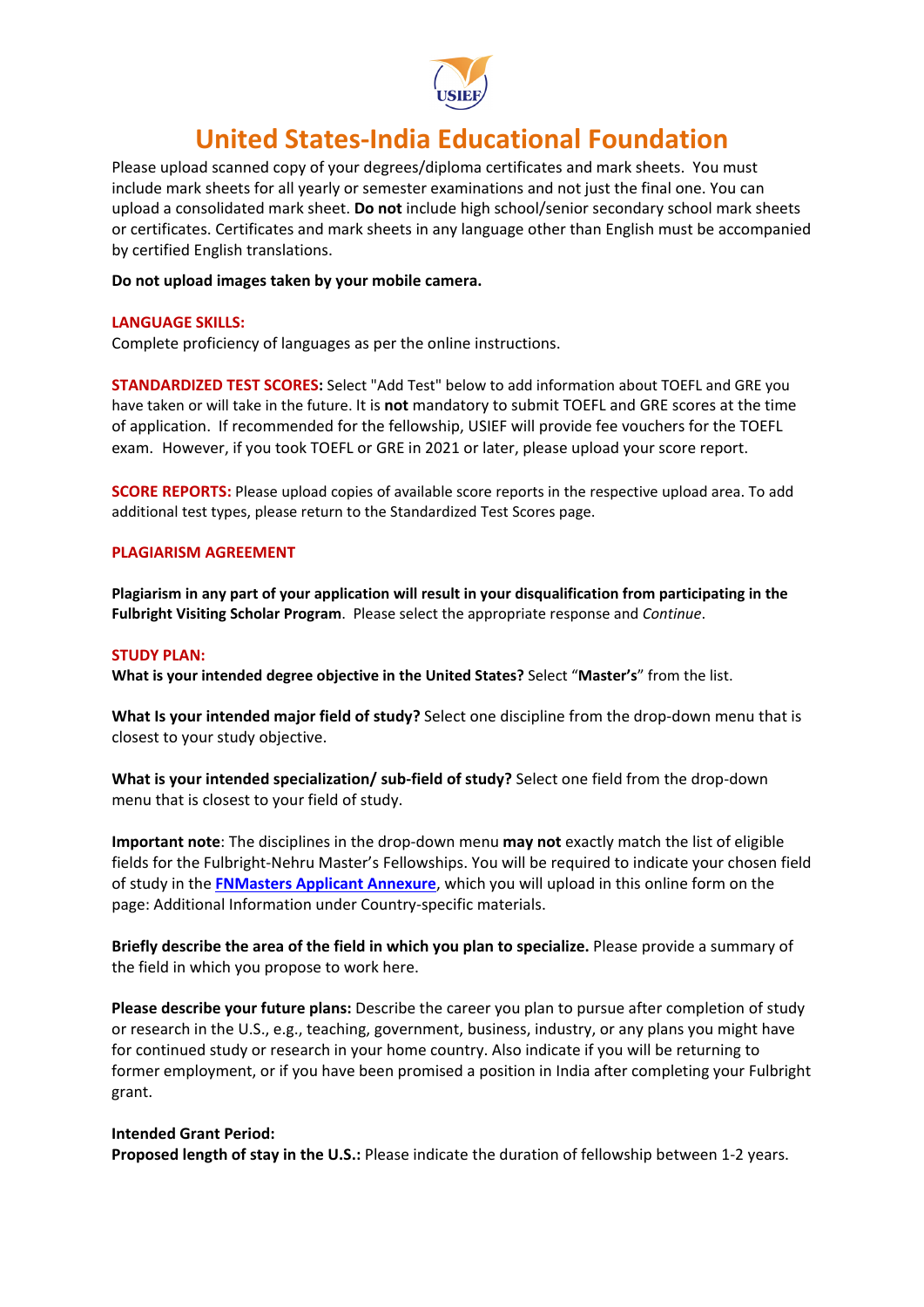

**Proposed date of arrival in the U.S.:** Please indicate expected date of your arrival in U.S. university. Please check the academic calendar of the U.S. university for more information.

**Study/Research Objective:** Upload a copy of a clear and detailed description of your study objectives and give reasons for wanting to pursue them. Be specific about your major field and your specialized interests within this field. Describe the kind of program you expect to undertake and explain how your study plan fits in with your previous training and your future objectives. Your statement of purpose is an essential part of your application. Explain the relevance of your project in relation to India and/or the U.S. Indicate the expected impact of your participation on your home institution and your field of study.

Do not mention specific U․S․ universities at which you would like to study․ It is strongly recommended that you upload in PDF format. It is advisable for you to limit your response to fifty lines of text.

 **Personal Statement:** This personal statement should be a narrative statement describing how you have achieved your current goals․ It should not be a mere listing of facts․ It should include information about your education, practical experience, special interests, and career plans․ Describe any significant factors that have influenced your educational or professional development․ Comment on the number of years of practical experience already completed in the field in which academic work will be done in the U․S․ Do not mention specific U․S․ universities at which you would like to study․

It is strongly recommended that you upload in PDF format. It is advisable for you to limit your response to fifty lines of text.

**Writing Sample:** Writing sample (not exceeding 20 pages) should be a copy of original article or paper published/presented in the online application form. It is strongly recommended that you upload in PDF format.

## **University Preferences: It is mandatory for applicants in India to provide this information.**

Online instructions say, "It is not a requirement, nor is it expected for you to identify institutions at which you would like to study․ However, if you do have preferences, please list in priority order up to four schools of your choice." **However, Indian applicants must complete this item along with preferred ranking**.

Do not just list the name of a university in which you are interested. Be specific. Provide the name of the department and the specific program within that department in which you are interested. If you have been in contact or correspondence with a faculty member, please provide the name and contact information for that individual. **If you have applied to a U.S. university within the past three years, please list the programs and the results. If you have letters of admission, letters of invitation, deferral requests, or other correspondence from a school, especially a preferred program, please forward a copy (not the original) of this correspondence to [masters@usief.org.in](mailto:masters@usief.org.in) .**

**Authorization of Release of Information:** Read carefully and type your name in the box.

## **Portfolio**

The candidates applying in the fields such as Arts and Culture Management, and Urban and Regional Planning can upload a portfolio as many U.S. universities recommend submitting a portfolio as part of the application materials.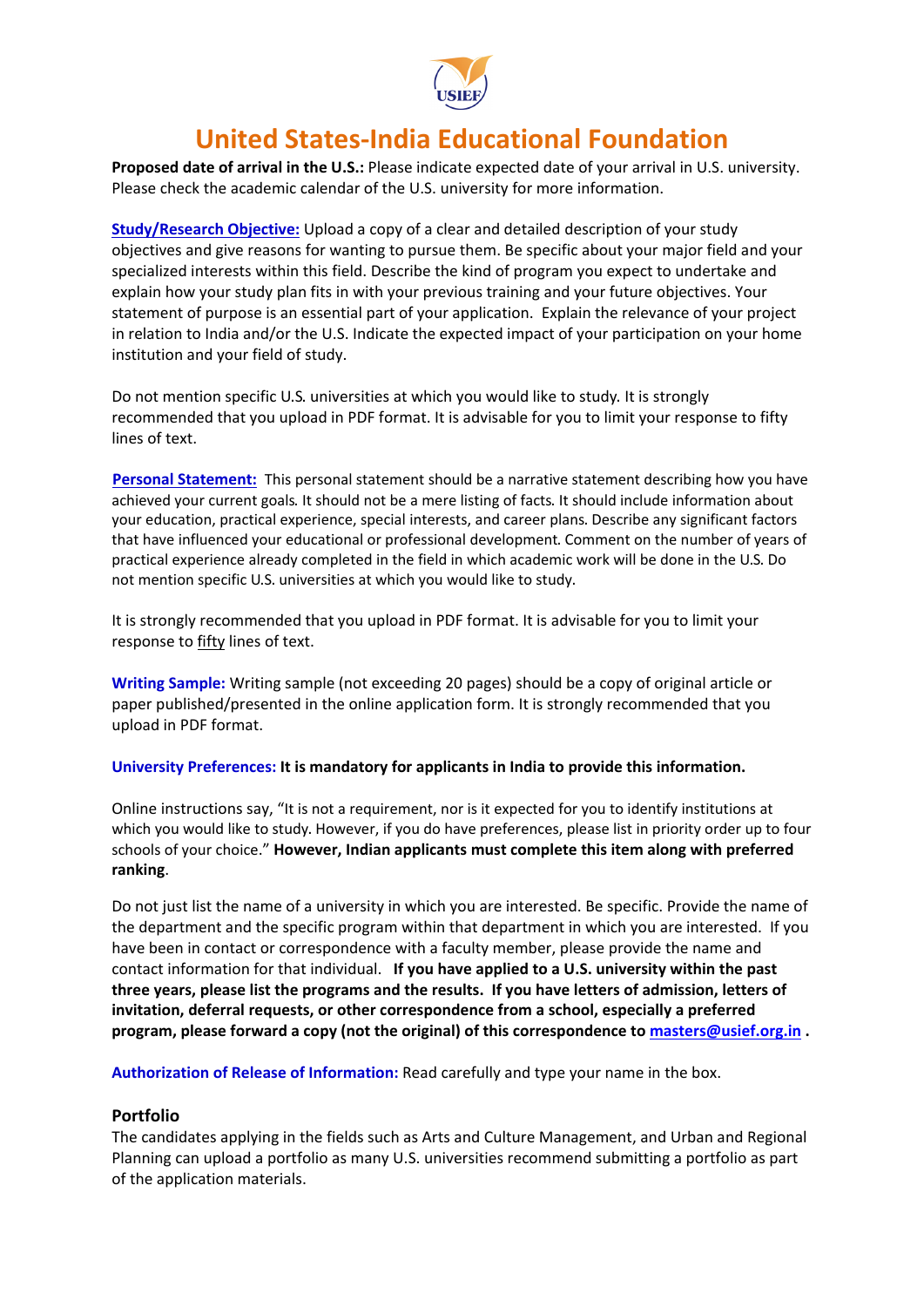

You will see this link only if you have selected Arts or Architecture under major field of study. Please upload your work in .jpeg or .pdf version only.

### **GRANT & TRAVEL PLANS**

Please complete the items as per the online instructions.

**Passport/Travel Document:** If you have a valid passport, please upload the bio page of your passport that bear your name, place and date of birth, passport number, place and date of issue.

**Accompanying Dependents:** Please indicate if you plan to take any dependents (spouse and children below 21 years of age) with you to the U.S. At this stage of your application, passport information for your dependents is not required. The Fulbright-Nehru Master's Fellowships do not provide any financial support for dependents.

## **ADDITIONAL INFORMATION**

### **Additional Documentation:**

#### **Country-Specific Materials:**

Upload the PDF format of the completed **[FNMaster's Applicant Annexure](https://usief.org.in/uploadip/ip2023-24/FNMasters_annexure.pdf)** on this link.

**Supplemental Materials:** You are **not** required to submit the following forms available under the Supplemental forms link on the Country Information page:

- 1. Information Concerning Foreign Student Academic Records
- 2. Transcript Release Form
- 3. Report on Proficiency in English

Upload scanned photocopies of proof of your **work/professional experience** on this section of the online application form. Do not upload images taken by your mobile camera.

**Additional Documentation:** Please upload FNMaster's employer's endorsement form (if applicable). It is strongly recommended that you upload in PDF format.

**Outreach Survey:** Please complete as per online form instructions.

#### **RECOMMENDATIONS**:

You must have three letters of reference submitted on your behalf. All letters of reference should be written by teachers under whom you have studied or pursued research or by someone who has supervised you in work related to your proposed field of study. Letters of reference should not be written by persons related to you either by blood or marriage or by personal friends. The letters should be written in English, if possible. If they are not, an original English translation must be provided.

Click the "Add Recommender**"** button in the left corner of the application form to register your referees. You will need to complete the reference registration form to allow your referee(s) to submit your references online. It is imperative that you accurately enter the information as your referee will receive an automated email informing him/her of the online reference process.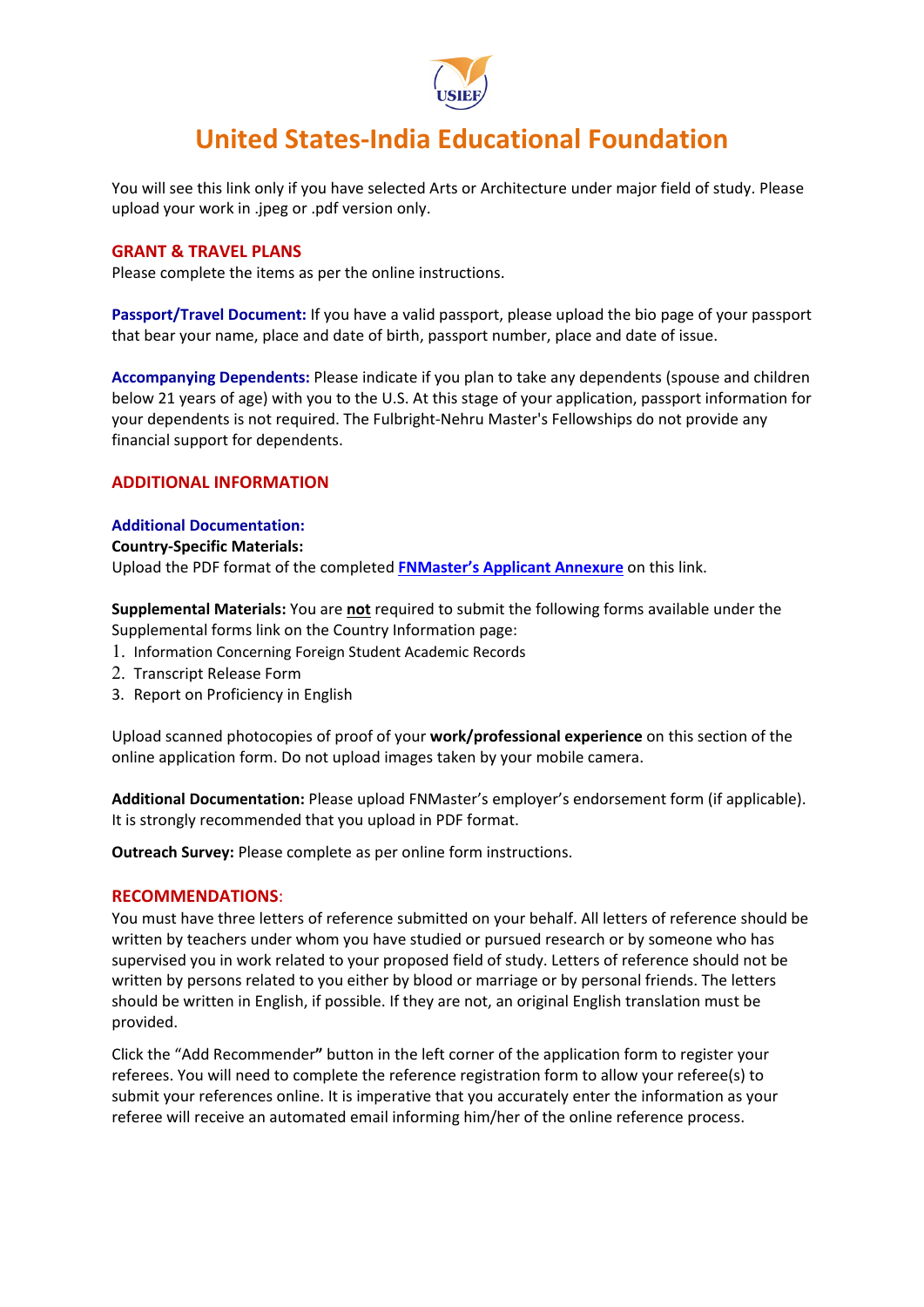

| <b>Add Recommender</b>             |                                                                                                                                                                                                                                                                                                                                                                                                           | $\times$ |
|------------------------------------|-----------------------------------------------------------------------------------------------------------------------------------------------------------------------------------------------------------------------------------------------------------------------------------------------------------------------------------------------------------------------------------------------------------|----------|
| Prefix                             |                                                                                                                                                                                                                                                                                                                                                                                                           |          |
| First Name                         |                                                                                                                                                                                                                                                                                                                                                                                                           |          |
| Last Name                          |                                                                                                                                                                                                                                                                                                                                                                                                           |          |
| Institution                        |                                                                                                                                                                                                                                                                                                                                                                                                           |          |
| Position/Title                     |                                                                                                                                                                                                                                                                                                                                                                                                           |          |
| Relationship                       |                                                                                                                                                                                                                                                                                                                                                                                                           |          |
| Telephone                          |                                                                                                                                                                                                                                                                                                                                                                                                           |          |
| Email                              |                                                                                                                                                                                                                                                                                                                                                                                                           |          |
| Personal message to<br>recommender | Note: Applicants are encouraged to provide a professional email address for their recommenders (i.e. an<br>institutional email address for a professor, a corporate email address for a supervisor) when possible. These<br>messages may be mistakenly directed to junk mail or spam folders, in which case you may wish to follow-up<br>with your recommender, or replace with a personal email address. |          |
| <b>Send To Recommender</b>         | Cancel                                                                                                                                                                                                                                                                                                                                                                                                    |          |

Your referees will receive an email from [Fulbright@iie.org](mailto:Fulbright@iie.org) directly, asking them to register for the website and complete their recommendation. You will receive an email notification after the referee submits the online recommendation letter. You must follow up with the referee if you do not receive the reference submission notification. References must be submitted no later than **May 16, 2022.**

**Note:** Letters of recommendation may be submitted before or after you submit the application. However, ensure that your referees complete their letters of reference prior to the application deadline. If your recommender is unavailable, you will have the option to exclude the recommender and add an alternative after you submit the application.

## **SIGNATURE**

Read carefully and type your full name (as per passport) in the box.

#### **REVIEW**

Before you submit your application electronically, your application will be reviewed for completeness. If there is missing data, you will be prompted to correct it.

Preview Application Proof: You can download the pdf copy of the application, review and keep a copy for your record.

**IMPORTANT: REFER TO THE FNMASTERS APPLICATION CHECKLIST BEFORE SUBMITTING YOUR ONLINE APPLICATION. [FNMaster's Applicant ANNEXURE](https://usief.org.in/uploadip/ip2023-24/FNMasters_annexure.pdf) AND FNMaster's Letter of Support from Home Institution Form (IF APPLICABLE) ARE IMPORTANT, WITHOUT THESE DOCUMENTS YOUR APPLICATION WILL BE CONSIDERED INCOMPLETE.**

**Note:** On submission of your online application, you will receive the following automated response: